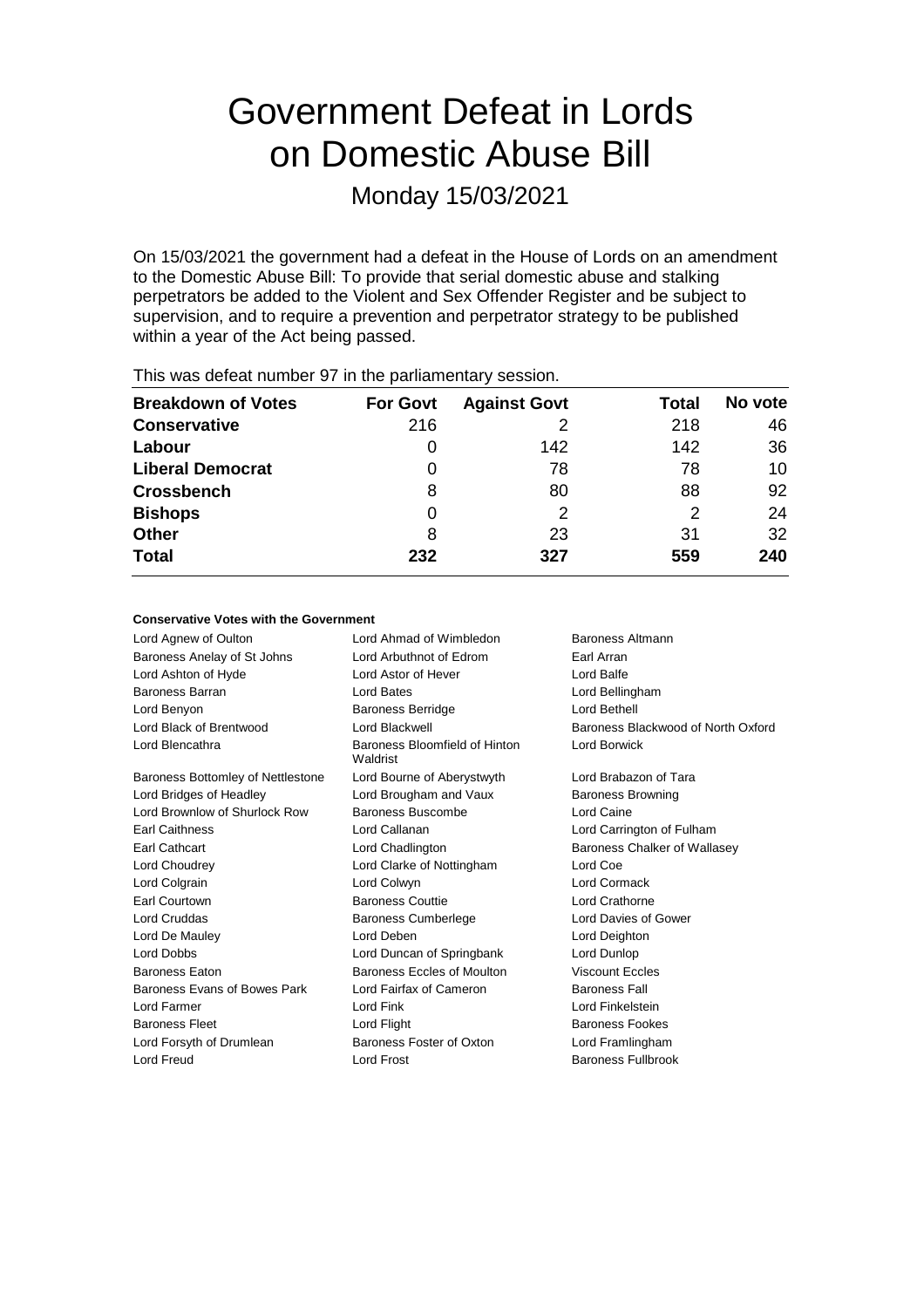Lord Gardiner of Kimble Lord Garnier Lord Geddes Lord Glenarthur Lord Cord Godson Lord Gold<br>
Lord Gold Lord Gold Lord Goldsmith of Richmond Park Lord Goodlad Lord Goldsmith of Richmond Park Lord Grade of Yarmouth Lord Greenhalgh Lord Griffiths of Fforestfach Lord Grimstone of Boscobel Viscount Hailsham Lord Hamilton of Epsom Lord Hammond of Runnymede Lord Hannan of Kingsclere Lord Harris of Peckham Lord Haselhurst Lord Hayward Lord Henley Lord Herbert of South Downs Baroness Hodgson of Abinger Lord Holmes of Richmond Baroness Hooper Lord Horam Lord Howard of Rising Lord Howard of Lympne Lord Howell of Guildford Lord Hunt of Wirral Lord James of Blackheath Lord Johnson of Marylebone Lord Kamall Lord Keen of Elie Lord King of Bridgwater Lord Kirkhope of Harrogate Lord Lamont of Lerwick Lord Lancaster of Kimbolton Lord Lang of Monkton Lord Lansley Lord Leigh of Hurley Lord Lexden Lord Lilley Earl Lindsay Lord Lingfield Earl Liverpool **Lord Livingston of Parkhead** Marquess of Lothian Lord Lucas Lord Mackay of Clashfern Lord Mancroft Baroness Manzoor Lord Marland Lord Maude of Horsham Lord McColl of Dulwich Baroness McGregor-Smith Lord McInnes of Kilwinning Lord McLoughlin **Baroness Meyer** Baroness Meyer **Baroness Mone** Duke of Montrose Baroness Morgan of Cotes Baroness Morris of Bolton Baroness Morrissey Lord Moylan Lord Naseby Lord Nash Baroness Neville-Rolfe Baroness Nicholson of Winterbourne Baroness Noakes Lord Northbrook Lord Norton of Louth Lord O'Shaughnessy Lord Parkinson of Whitley Bay Lord Patten Baroness Penn **Exercise Setter Serverse Lord Pickles** Baroness Pidding Baroness Pidding Lord Polak Lord Popat Lord Porter of Spalding Lord Price Lord Randall of Uxbridge Lord Ranger Baroness Rawlings **Example 2** Lord Reay **Baroness Redfern** Baroness Redfern Viscount Ridley Lord Risby Lord Robathan Baroness Rock Lord Rose of Monewden Lord Rotherwick Lord Saatchi **Baroness Sanderson of Welton** Lord Sarfraz Lord Sassoon **Baroness Sater** Baroness Scott of Bybrook Baroness Seccombe Lord Selkirk of Douglas Lord Sharpe of Epsom Lord Sheikh **Baroness Shephard of Northwold** Lord Sherbourne of Didsbury Baroness Shields **Earl Shinkwin** Lord Shinkwin **Earl Shrewsbury** Lord Smith of Hindhead Lord Spencer of Alresford Baroness Stedman-Scott Lord Sterling of Plaistow Lord Stewart of Dirleton Lord Strathclyde Baroness Stroud **Baroness Sugg Community** Baroness Sugg Lord Suri Lord Swinfen Lord Taylor of Holbeach Lord Tebbit Lord Trefgarne Viscount Trenchard Lord Trimble Lord True Lord Tugendhat Lord Udny-Lister Viscount Ullswater Lord Vaizey of Didcot Baroness Vere of Norbiton Baroness Verma Lord Vinson Lord Wakeham Baroness Warsi Lord Wasserman Lord Wei Lord Wharton of Yarm Lord Whitby Lord Willetts Baroness Williams of Trafford Lord Wolfson of Tredegar Baroness Wyld Lord Young of Graffham Lord Young of Cookham Viscount Younger of Leckie

**Conservative Votes against the Government**

Baroness Brady Baroness Newlove

**Labour Votes with the Government**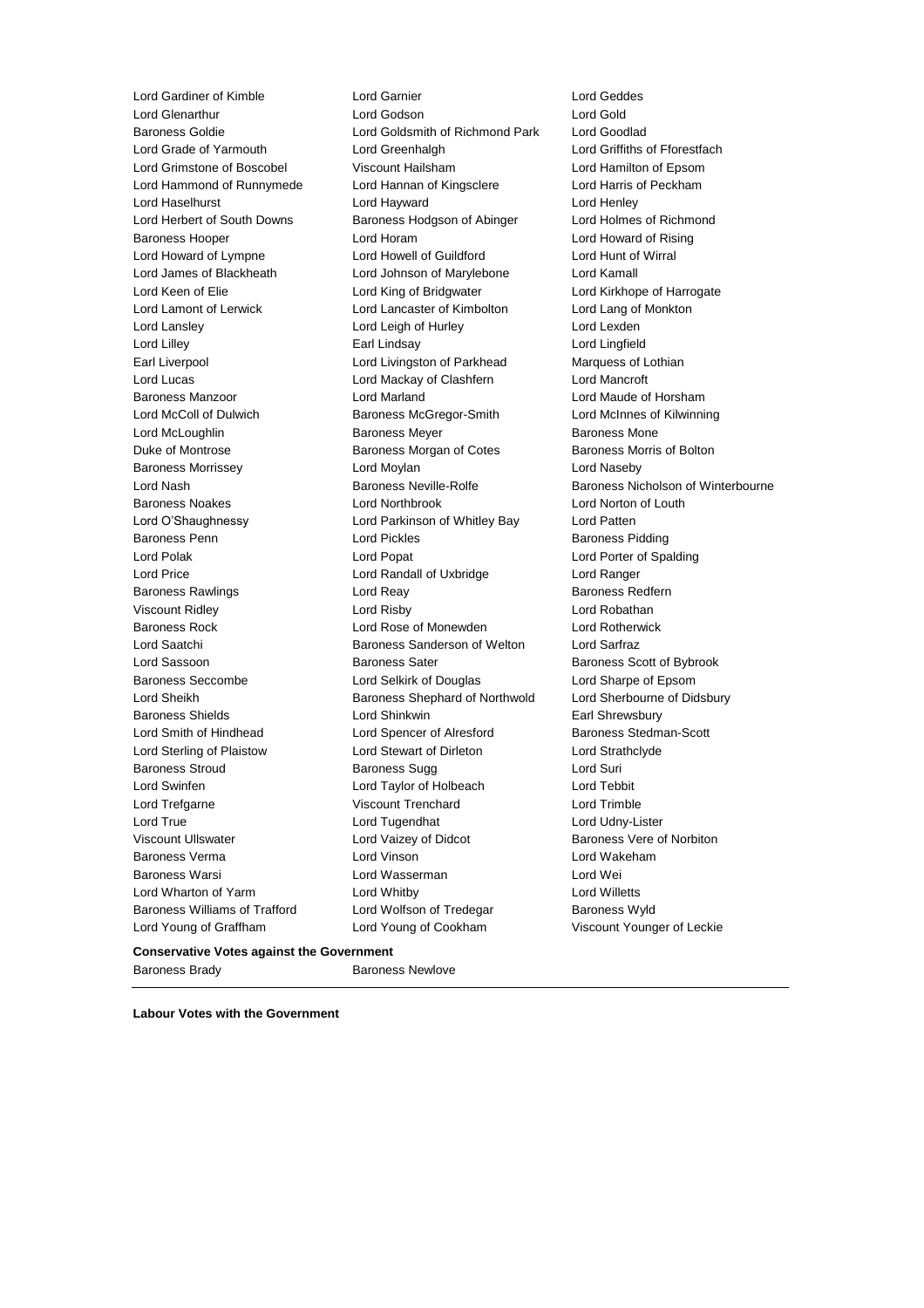# **Labour Votes against the Government**

Baroness Adams of Craigielea Lord Alli **Baroness Amos** Baroness Amos Lord Anderson of Swansea Baroness Andrews Baroness Armstrong of Hill Top Lord Bach Baroness Bakewell Lord Bassam of Brighton Lord Beecham **Lord Berkeley Baroness Billingham** Baroness Blower Lord Blunkett Lord Boateng Lord Bradley Lord Brooke of Alverthorpe Lord Browne of Ladyton Baroness Bryan of Partick Lord Campbell-Savours Lord Carter of Coles Baroness Chakrabarti **Viscount Chandos** Baroness Chapman of Darlington Baroness Clark of Kilwinning Lord Clark of Windermere Lord Collins of Highbury Baroness Corston Baroness Crawley Lord Cunningham of Felling Lord Davidson of Glen Clova Lord Davies of Brixton Lord Davies of Oldham Baroness Donaghy **Lord Donoughue Baroness Drake** Baroness Drake Lord Dubs Lord Eatwell Lord Elder Lord Falconer of Thoroton Lord Faulkner of Worcester Lord Filkin Lord Foulkes of Cumnock Baroness Gale Lord Giddens Lord Glasman Baroness Golding Lord Goldsmith Baroness Goudie Lord Grantchester Lord Griffiths of Burry Port Lord Grocott Lord Hain Viscount Hanworth Lord Harris of Haringey Lord Haskel Lord Haughey Lord Haworth **Baroness Hayman of Ullock** Baroness Hayter of Kentish Town Baroness Healy of Primrose Hill Baroness Henig Baroness Hilton of Eggardon Lord Hollick Lord Howarth of Newport Lord Hoyle Baroness Hughes of Stretford Lord Hunt of Kings Heath Lord Hutton of Furness Baroness Jay of Paddington **Lord Jones Baroness Jones of Whitchurch** Baroness Jones of Whitchurch Lord Kennedy of Southwark Lord Khan of Burnley Baroness Kingsmill Lord Knight of Weymouth Baroness Lawrence of Clarendon Lord Layard Lord Lennie **Lord Levy** Lord Levy **Baroness Liddell of Coatdyke** Lord Liddle **Lord Lipsey** Lord Lipsey **Baroness Lister of Burtersett** Lord MacKenzie of Culkein Baroness Mallalieu Lord Mandelson Baroness Massey of Darwen Lord Maxton Lord McAvoy Lord McConnell of Glenscorrodale Baroness McDonagh Baroness Mc Baroness McIntosh of Hudnall Lord McNicol of West Kilbride Lord Mitchell Lord Monks Lord Morris of Aberavon **Lord Murphy of Torfaen** Baroness Nye Baroness Osamor **Baroness Community** Lord Pendry **Baroness Pitkeathley** Lord Ponsonby of Shulbrede Lord Prescott Baroness Primarolo Baroness Prosser Baroness Quin Lord Radice Baroness Ramsay of Cartvale Baroness Rebuck Lord Robertson of Port Ellen Lord Rooker Lord Rosser Lord Rowlands Baroness Royall of Blaisdon Lord Sawyer **Baroness Sherlock** Baroness Sherlock Lord Sikka **Viscount Simon** Baroness Smith of Gilmorehill Baroness Smith of Basildon Lord Snape Lord Soley Lord Stevenson of Balmacara Baroness Taylor of Bolton Baroness Thornton Lord Touhig **Lord Triesman** Lord Triesman Lord Tunnicliffe Lord Turnberg **Baroness Warwick of Undercliffe** Lord Watson of Invergowrie Lord Watts **Lord West of Spithead** Baroness Wheeler Baroness Whitaker **Lord Whitty Communist Communist Communist Communist Communist Communist Communist Communist Communist Communist Communist Communist Communist Communist Communist Communist Communist Communist Communist** Lord Wills Lord Winston Lord Woodley Baroness Young of Old Scone

#### **Liberal Democrat Votes with the Government**

**Liberal Democrat Votes against the Government** Lord Addington Lord Alderdice Lord Allan of Hallam Baroness Bakewell of Hardington Mandeville

Baroness Barker **Lord Beith**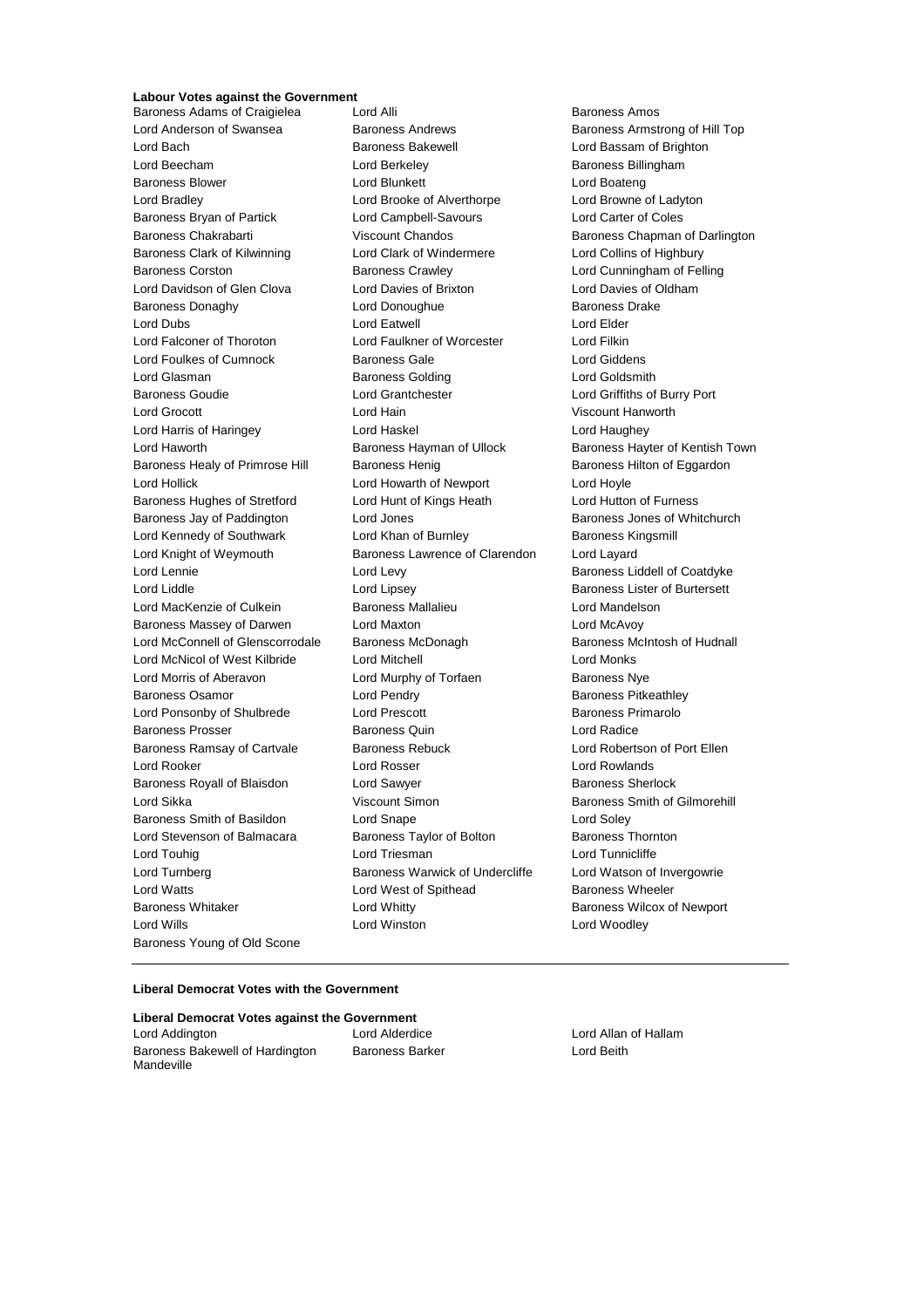Baroness Benjamin Baroness Bonham-Carter of Yarnbury Baroness Bowles of Berkhamsted Lord Bradshaw Baroness Brinton Lord Bruce of Bennachie Lord Burnett **Baroness Burt of Solihull** Lord Campbell of Pittenweem Lord Chidgey Lord Clement-Jones Lord Dholakia Baroness Doocey Baroness Featherstone Lord Foster of Bath Lord Fox Baroness Garden of Frognal Lord German Lord Goddard of Stockport Lord Greaves **Baroness Grender** Baroness Hamwee **Baroness Harris of Richmond** Baroness Humphreys Lord Hussain **Baroness Hussein-Ece** Baroness Janke Baroness Jolly Lord Jones of Cheltenham Baroness Kramer Lord Lee of Trafford **Baroness Ludford** Lord Marks of Henley-on-Thames Lord McNally **Lord Newby Baroness Northover** Lord Oates Lord Paddick Lord Palmer of Childs Hill Baroness Parminter Baroness Pinnock Lord Purvis of Tweed Baroness Randerson Lord Redesdale Lord Rennard Lord Roberts of Llandudno Baroness Scott of Needham Market Lord Scriven Lord Sharkey Baroness Sheehan Lord Shipley Baroness Smith of Newnham Lord Stoneham of Droxford Lord Storey Lord Strasburger **Lord Stunell** Baroness Suttie Lord Taverne Lord Taylor of Goss Moor Lord Teverson Lord Thomas of Gresford Baroness Thomas of Winchester Baroness Thornhill Viscount Thurso **Communist Contract Contract Contract Contract Contract Contract Contract Contract Contract Contract Contract Contract Contract Contract Contract Contract Contract Contract Contract Contract Contract Contra** Lord Tyler Lord Verjee Lord Wallace of Saltaire Baroness Walmsley Lord Willis of Knaresborough Lord Wrigglesworth

#### **Crossbench Votes with the Government**

Lord Botham **Lord Dannatt Baroness Hogg Baroness Hogg** Baroness Murphy **Lord Smith of Kelvin** 

#### **Crossbench Votes against the Government**

Lord Berkeley of Knighton Lord Best Lord Bichard Lord Brown of Eaton-under-Heywood Baroness Brown of Cambridge Baroness Bull Lord Butler of Brockwell **Baroness Butler-Sloss** Lord Cameron of Dillington Baroness Campbell of Surbiton Lord Carey of Clifton Lord Carlile of Berriew Lord Chartres Earl Clancarty Viscount Colville of Culross Earl Cork and Orrery Earl Courtenay of Devon Baroness Coussins Baroness Cox Lord Craig of Radley Viscount Craigavon Lord Curry of Kirkharle **Baroness Deech** Baroness Deech Baroness D'Souza Lord Etherton **Baroness Falkner of Margravine** Baroness Finlay of Llandaff Lord Freyberg Lord Geidt Lord Grabiner Lord Green of Deddington Lord Green of Hurstpierpoint Baroness Greengross Lord Greenway Baroness Grey-Thompson Lord Hannay of Chiswick Lord Hastings of Scarisbrick Baroness Hayman Lord Hogan-Howe Baroness Hollins Lord Hope of Craighead Lord Kakkar Lord Kerr of Kinlochard Lord Kerslake Baroness Kidron Lord Laming **Lord Low of Dalston** Earl Lytton Lord Mair **Baroness Manningham-Buller** Baroness Masham of Ilton Baroness Meacher **Baroness Neuberger** Baroness O'Loan Baroness O'Neill of Bengarve Lord Pannick Lord Patel Baroness Prashar Lord Ramsbotham Lord Ravensdale Lord Rees of Ludlow **Lord Rowe-Beddoe Lord Russell of Liverpool** Earl Sandwich Lord Singh of Wimbledon Duke of Somerset Lord St John of Bletso Lord Stern of Brentford Lord Stirrup Lord Thomas of Cwmgiedd Lord Trevethin and Oaksey Lord Vaux of Harrowden

Lord Aberdare Lord Alton of Liverpool Lord Anderson of Ipswich

Lord Judge Lord Kilclooney Lord McDonald of Salford